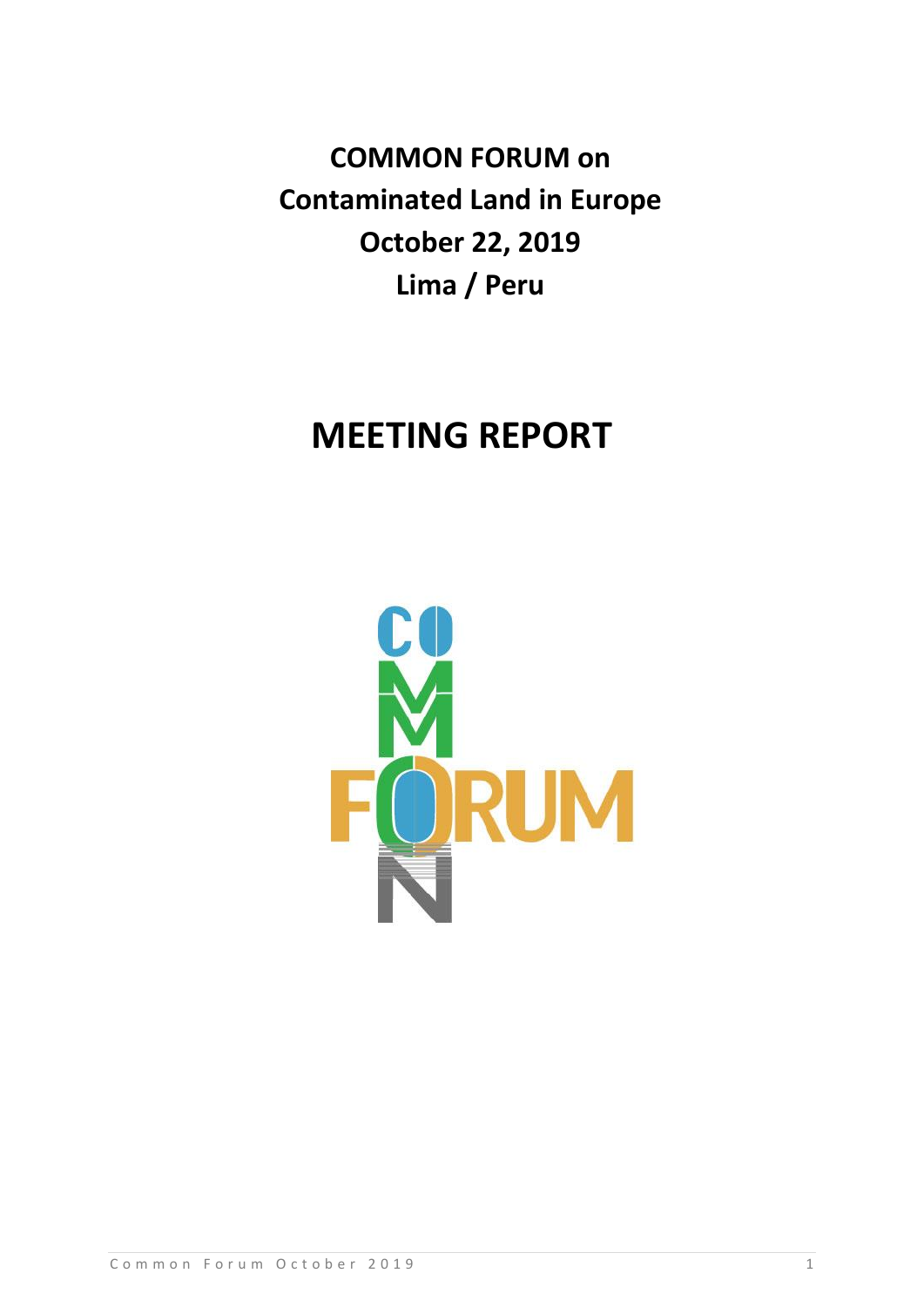### **The CF 2019 Lima, Peru meeting was attended by:**

| Ceenaeme        | Johan      | Belgium         |  |
|-----------------|------------|-----------------|--|
| De Cleen        | Margot     | The Netherlands |  |
| Frauenstein     | Jörg       | Germany         |  |
| Guérin          | Valérie    | France          |  |
| Hasznos         | Gabor      | Hungary         |  |
| Molenaar        | Co         | The Netherlands |  |
| Müller-Grabherr | Dietmar    | Austria         |  |
| Radiene         | Rasa       | Lithuania       |  |
| Reinikainen     | Jussi      | Finland         |  |
| Wepner-Banko    | Martha     | Austria         |  |
| Wermeille       | Christiane | Switzerland     |  |

*Note: Handouts of presentations from this meeting are available for download at [www.commonforum.eu](http://www.commonforum.eu/)*

> December 19, 2019 Dietmar Müller-Grabherr, Martha Wepner-Banko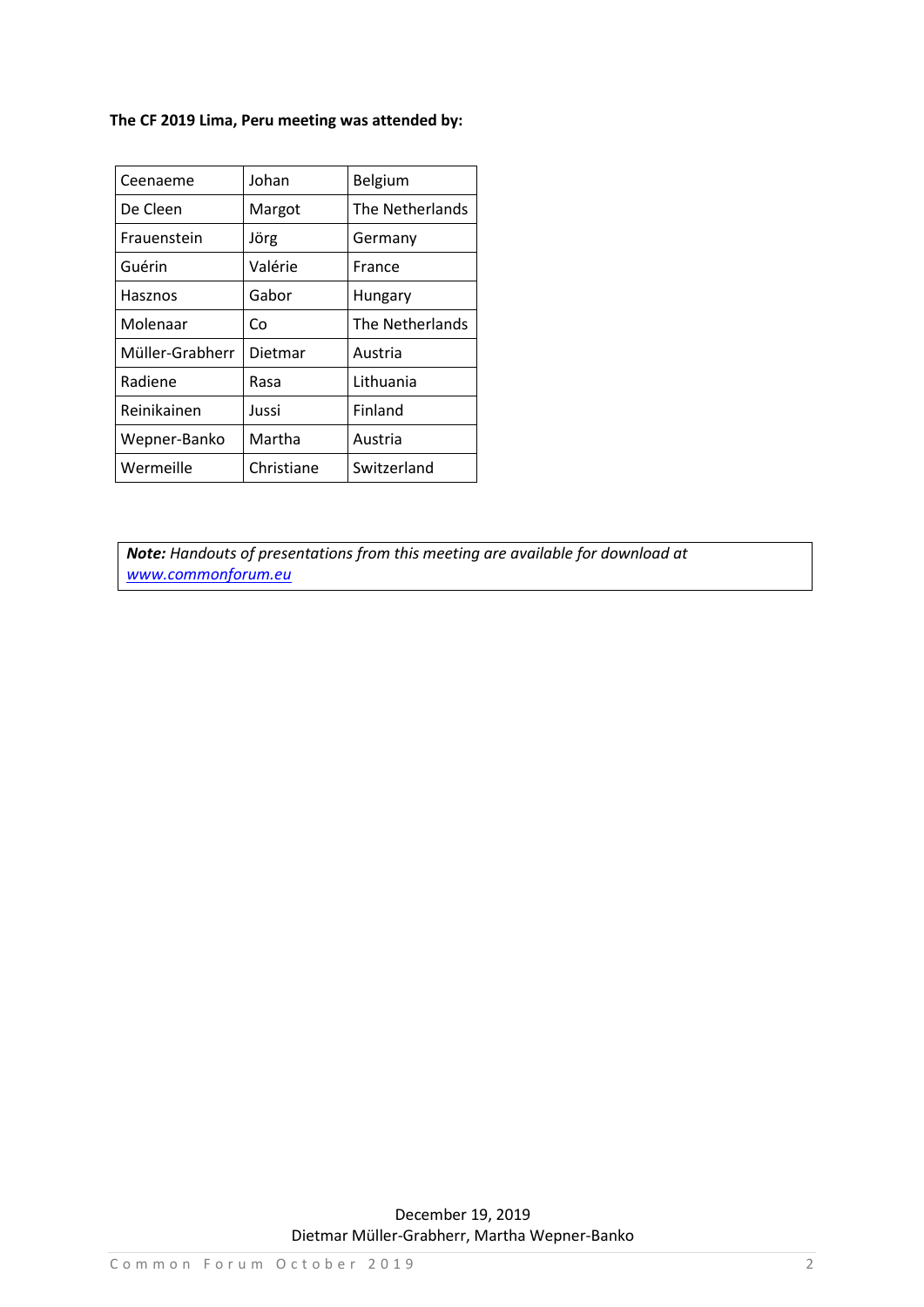# **Session 1 – WELCOME ADDRESS**

The Autumn 2019 meeting of Common Forum was held back to back with:

- The  $14<sup>th</sup>$  ICCL biannual meeting (attended by 50 regulators and policy makers).
- 2 parallel workshops (TEMA workshop in cooperation to ReLASC and ICCL Workshop & World café 'Contaminants of Emerging Concern')

The ICCL 2019 events were hosted by MINAM, Ministry of Environment - Peru.

# **Session 2 – UPDATES – COUNTRIES, NETWORKS & INTITIATIVES**

### **Soil Policy in The Netherlands: developments – Margot DE CLEEN**

- Ministry of Infrastructure and Water Management sent a letter to the Government concerning a temporary framework on PFAS
- Letter to Government on excess soil in pits
- Nitrogen action programme banned in Court
- Circular agriculture: vision to use all agricultural soils sustainable by 2030
- Environmental and spatial planning act in preparation as well as an environmental vision
- National Soil Congress on soil related SDGs in May 2019
- 6<sup>th</sup> ENSA JRC Meeting in Amsterdam, September 2019: open access course on tropical soil science [\(link\)](https://www.isric.org/news/first-mooc-tropical-soil-science-launched)
- International Soil Conference Wageningen 2019 (masterclass: Soil-related Sustainable [Development Goals: Transitions are needed!\)](https://wageningensoilconference.eu/2019/wp-content/uploads/2019/05/Masterclass-WSC2019-M31.pdf)

### **Diffuse Soil Pollution – Christiane WERMEILLE**

#### **Questionnaire**

In 2018 a survey on the topic of diffuse soil pollution was sent out to COMMON FORUM members with the aim to learn and get an overview on how diffuse soil pollution is managed in practice in different countries/regions (12 questions on terminology, management and background values as well as questions on different case studies).

#### **Cooperation Arcadis**

The answers to the questionnaire were forwarded to Arcadis who undertakes a policy development study on diffuse soil pollution on behalf of Belgium/Flanders, which will be finished by the end of 2019.

#### **Eurosoil 2020** (24 – 28 August 2020, Geneva, Switzerland)

A one day session will be dedicated to diffuse pollution "Challenges of assessing, managing diffuse soil pollution in urban areas" under SDG 3 (good health and well-being). Call for contributions opens 2 December 2019. At the next CF Spring meeting 2020 a time slot will be foreseen to prepare this session on diffuse soil contamination for the Eurosoil 2020. The Netherlands mentioned a work on diffuse lead, which might be an input to this session.

Furthermore UBA Germany will lead or be involved as co-convenor for the following topics: Urban expansion and the Soil Science – Policy – Law interface and Poly- and perfluorinated alky substances – challenges, remediation and future steps for science, industry and authorities.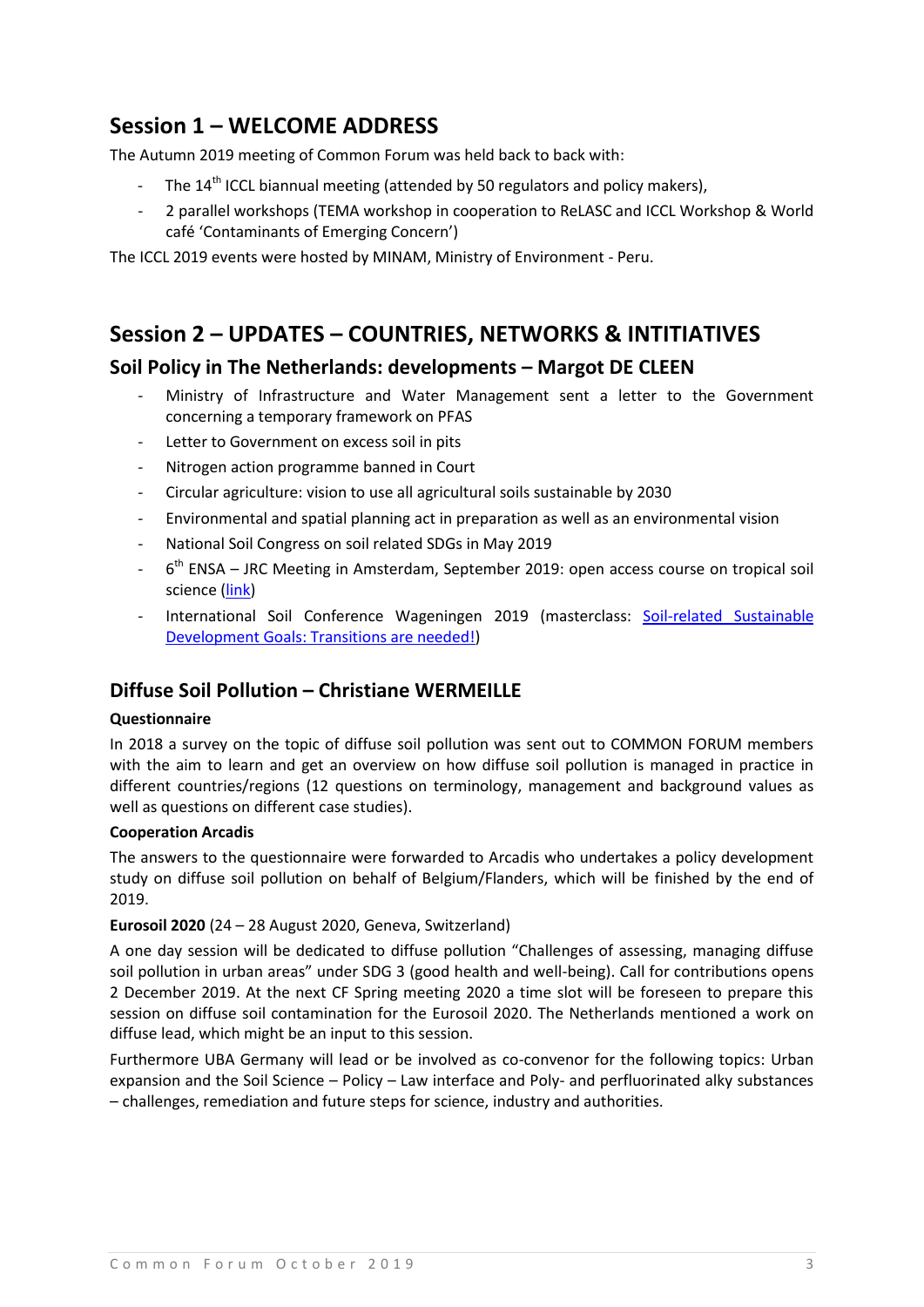## **Towards Strengthening European Soil Policy – Jörg FRAUENSTEIN**

Following the discussion at the CF Luxembourg meeting May 2019, the work on the German soil position paper will be continued. Two topics were decided: contaminated land issues and climate impacts on soil. The preparation of papers for these two topics is envisaged in the near future and an International Workshop is foreseen, possibly at Eurosoil 2020. Further details will be distributed later via the COMMON FORUM Secretariat.

DG Env Soil Expert Group: at the moment an impact assessment is in preparation. The **9 th Soil Expert Group Meeting** will take place on 26 November 2019 subsequent to the Conference on Soil and the SDGs (November 25, 2019).

### **Minamata convention**

On July 1, 2019 an expert meeting on the **Contaminated Land Management (CLM) Guidance** document with regard to the "Minamata Convention" was held. A revised version was circulated for comments to be presented at the next COP-3 (November 25-29, 2019), where it likely will be adopted (or rejected). Although several amendments to the Guidance were sent beforehand only very few were included to the new version. Mainly risk based and sustainable remediation aspects were neglected. The continuation of the CF Minamata Mirror Group will depend on the outcome of the COP-3.

The Minamata Convention offers a financing mechanism within the **Specific International Programme to Support Capacity-Building and Technical Assistance (SIP)**, which is set up to assist developing countries Parties and Parties with economies in transition to develop projects to support their capacity to implement their obligations under the Minamata Convention.

- [http://www.mercuryconvention.org/News/fromtheConvention/SIPTenprojectsapprovedint](http://www.mercuryconvention.org/News/fromtheConvention/SIPTenprojectsapprovedintheSecondRound/tabid/8134/language/en-US/Default.aspx) [heSecondRound/tabid/8134/language/en-US/Default.aspx](http://www.mercuryconvention.org/News/fromtheConvention/SIPTenprojectsapprovedintheSecondRound/tabid/8134/language/en-US/Default.aspx)
- [http://www.mercuryconvention.org/Implementation/SpecificInternationalProgramme/tabi](http://www.mercuryconvention.org/Implementation/SpecificInternationalProgramme/tabid/6334/language/en-US/Default.aspx) [d/6334/language/en-US/Default.aspx](http://www.mercuryconvention.org/Implementation/SpecificInternationalProgramme/tabid/6334/language/en-US/Default.aspx)

Relevant Articles of the Minamata convention:

- Art. 12: Contaminated Sites
- Art. 13: Financial resources & mechanism (GEF & SIP)
- Art. 14: Capacity-building, technical assistance and technology transfer

This financing mechanism would offer the chance to e.g. developing a programme for countries like Latin America, which should cover besides progress, regulations and policy aspects also technical aspects.

In December 2019, CF secretariat will send out a request to CF members if there is general interest for establishing a capacity building project proposal within the SIP and to look for partnering countries / networks in Latin America and / or African countries.

Examples of similar programmes were mentioned by Germany (with China and Romania) which could serve as an input for preparing such a project proposal. E.g. for Romania, a country specific bilingual guide (English/Rumanian) was presented together with the official project closure October 1, 2019. This guide also reflects the new legal framework in Rumania. In parallel a technical document will be prepared to disseminate in third countries and will be available early 2020.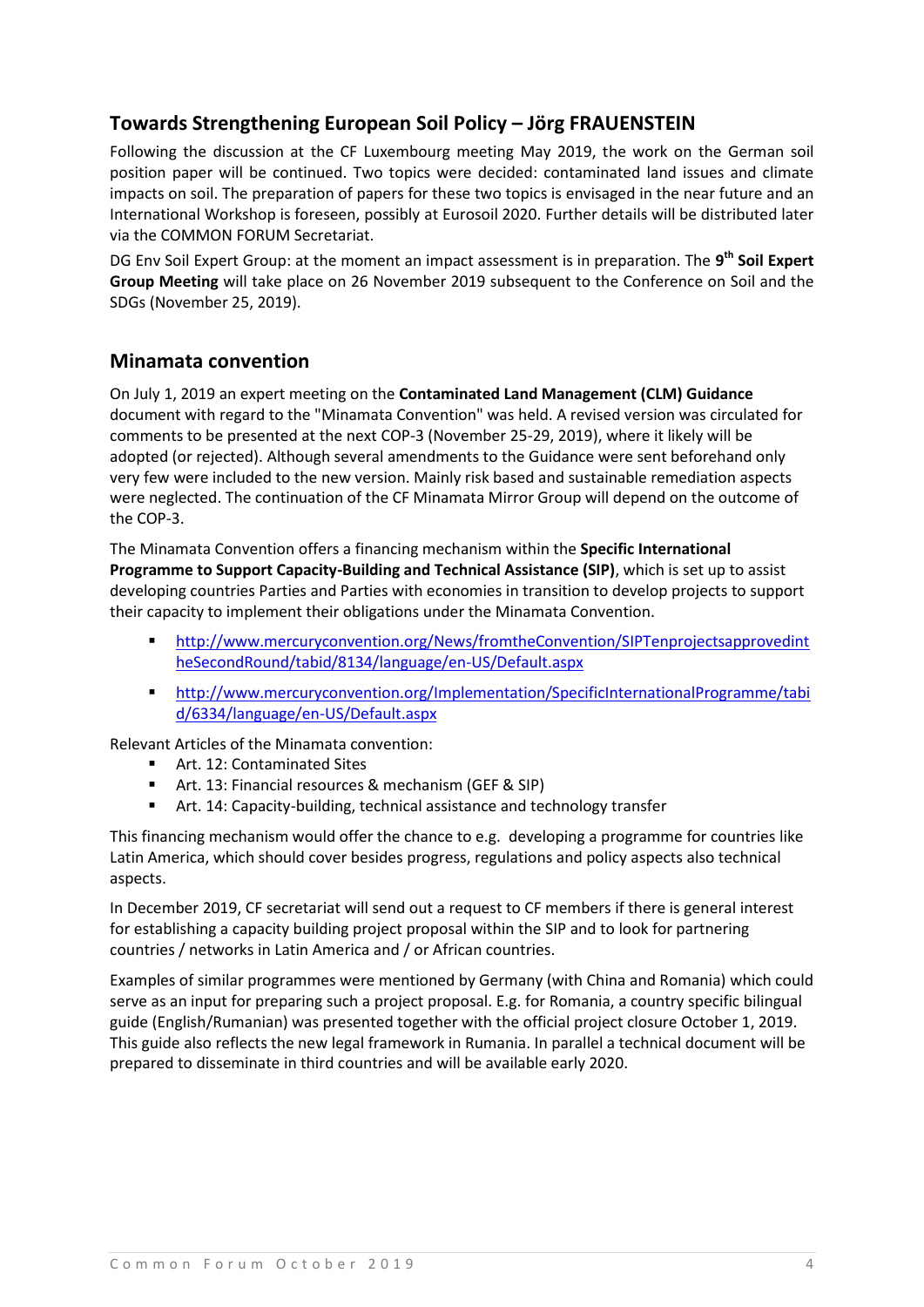# **EMERGING CONTAMINANTS**

### **PFAS**

Per and Poly Fluorinated Alkyl Substances (PFAS) and other Emerging Contaminants are representing a major challenge on a global level and are currently subject of intense debates in many countries, initiatives and programs, e.g.:

- The Netherlands: temporary operational framework PFAS; application of excavated soils;
- Belgium/Flanders: framework on PFAS;
- Germany: In a German project a nationwide guide was presented on November 13th regarding remediation and management options for PFAS hot spots and contamination with a larger spreading. After final approval besides the German version also an English translation is planned.
- Finland: several screening studies on PFAS
- EmConSoil: white paper on emerging soil contaminants

#### **Initiation of a COMMON FORUM WG "Common Gap Analyses on PFAS"**

In the light of the challenges and overall needs numerous countries are facing due to PFAS and other emerging contaminants it was agreed upon to establish a small Working Group within CF. The aim of the WG is to prepare a gap analyses on PFAS, appearing as an example for emerging contaminants.

The WG will be chaired by Co Molenaar and supported by Margot De Cleen, Jörg Frauenstein, Jussi Reinikainen, Christiane Wermeille and possibly Valérie Guerin. Other interested CF members are invited to join the WG. The aim is to prepare a "Common Gap Analyses on PFAS" until the next CF springtime meeting 2020.

In order to start the discussion on the "Common Gap Analyses on PFAS" it is necessary to get a common understanding on the general principles used in the various sectors (water, soil, agriculture) and countries (e.g. legally binding - PPP, precautionary, stand-still, risk based, conservative principle etc.). An email will be sent out on these principles as a starting point for discussion.

#### Starting to get inputs from CF members about

- the status quo of PFAS and
- knowledge questions

Synthesize a joint statement on research needs

- to be addressed to EC and
- shared among CF members and partners.

A suggestion was made to integrate the idea of a PFAS project under the next research and innovation framework programme Horizon Europe (within the mission area: soil health and food).

# **Soil policy for emerging contaminants: new sounds from Flanders – Johan CEENAEME**

Existing legislation, frameworks and standards in Flanders are not sufficient yet to cover emerging contaminants which eventually end up in the environment, also in soils, very often present as diffuse soil contamination. Since emerging contaminants are ubiquitous and there is little knowledge about their effects, emerging contaminants create challenges and problems:

- Risks for human health and ecosystems
- Challenges for soil management practices & policy
- Challenges for societal change to sustainability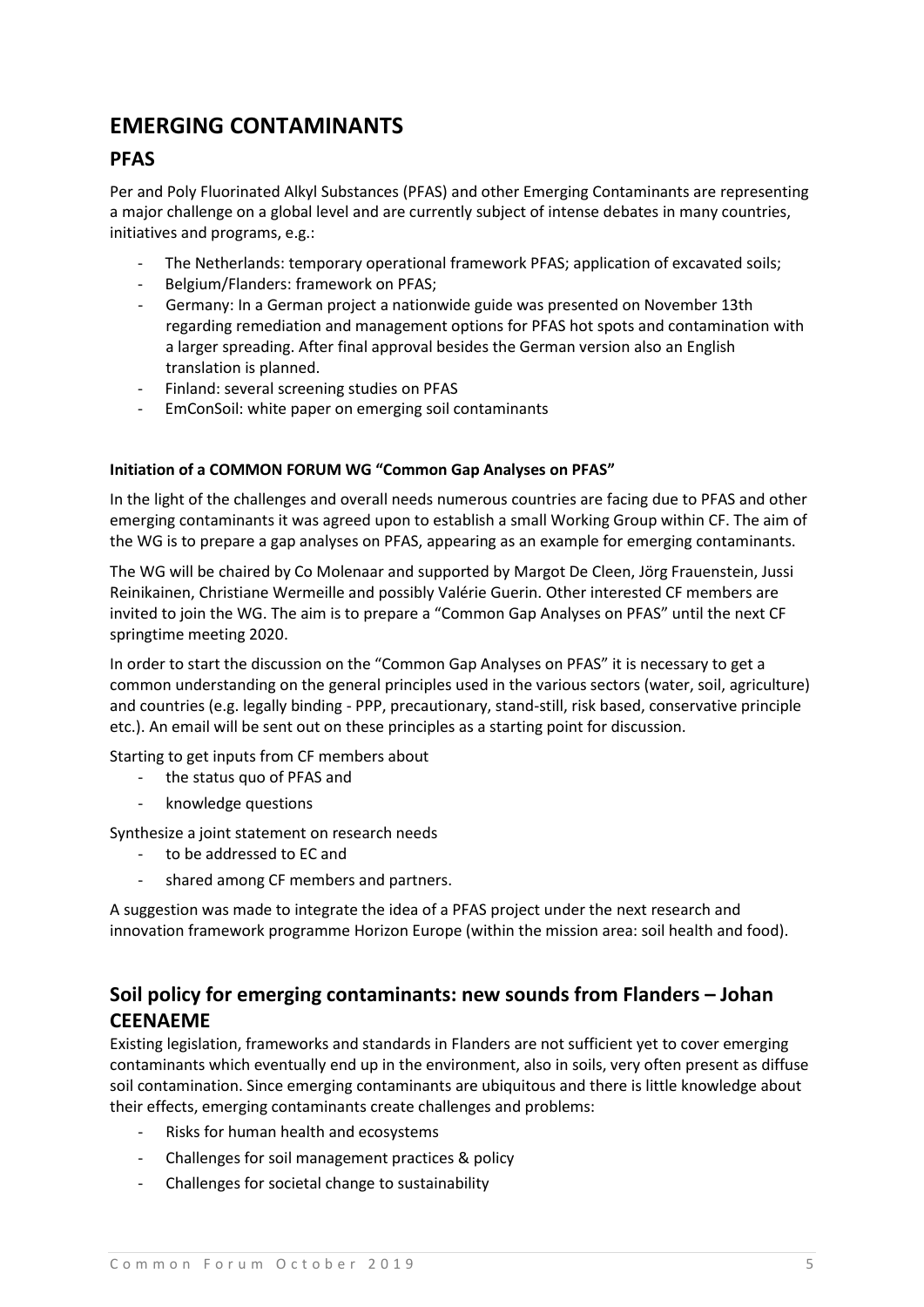In Flanders currently the most urgent problem arises when dealing with excavated soil creating several unknowns and open questions (e.g. legal uncertainty, liability).

In order to tackle the problem and to introduce emerging contaminants in soil policy and remediation practice, exploratory measuring campaigns have been undertaken (e.g. random sampling) to get a global risk assessment and area-wide information for soil and groundwater quality in Flanders:

- o Emerging contaminants: a phased approach (dioxins, TBA, 1,4-dioxane, PFAS)
- o Approach to diffuse soil contamination

### **Emerging contaminants**

PFAS: a report has been published with the results of the measuring campaign (PFAS in groundwater and soil). Guidelines are in development for fire brigades and for soil experts on excavated soil. Soil remediation criteria will be derived by the end of 2019.

Plans for the near future: generate PFAS background values, biomonitoring campaign with results until around end of 2020, project on effective remediation techniques, other emerging contaminants (e.g. brominated flame retardants).

### **Diffuse soil contamination**

As a basis for a future policy, Flanders started a study with the following objectives:

- to inventory all available data on diffuse soil contamination in order
- to get an overview on the impact and extent of the problem and
- to make a proposal for a policy approach for diffuse soil contamination including a prioritisation.

The first phase of the project will last until December 2019.

An English report on diffuse soil contamination will probably be available by mid-2020.

### **[EmConSoil](http://www.ovamenglish.be/emconsoil)**

The future idea is the establishment of an international network [EmConSoil](http://www.ovamenglish.be/emconsoil) to enable international and intersectoral collaboration on emerging contaminants in soils. A [white paper](https://www.ovamenglish.be/sites/default/files/atoms/files/White%20paper%20Emconsoil%20CHALLENGES%20FOR%20EMERGING%20SOIL%20CONTAMINANT%20GOVERNANCE%20AND%20POLICY.pdf) has already been written which describes the challenges and focuses on the legacy of emerging soil contaminants and an international workshop has been organised in 2018 [\(ENSOr\)](https://www.2mpact.be/ensor). The next ENSOR meeting will take place on Monday 18 and Tuesday 19 May 2020 in Mechelen (Belgium). The EmConSoil network membership is free of charge.

# **Session 3/1 – INTERNATIONAL COOPERATION**

### **Joint Session COMMON FORUM and ReLASC**

The aim of the joint session was an exchange of points of view on contaminated site management, the various challenges and needs among COMMON FORUM and ReLASC members as well as closer future cooperation and possible joint projects between European countries and Latin America.

The session was joined by following ReLASC members from:

- Argentina: Gladys Marchese (Government Province Neuquen), Leonardo Pflüger (Secretariat of Environment and Sustainable Development of Argentina)
- Brasilia: André Oliveira (Companhia Ambiental do Estado de Sao Paulo)
- Chile: Cristóbal Girardi (Fundación Chile, ReLASC)
- Colombia: Ana María Ocampo Gómez (Responsable Care Colombia), Astrid Reyes (Ministerio de Ambiente y Desarrollo Sostenible Colombia), Alfonso Rodriguez (r3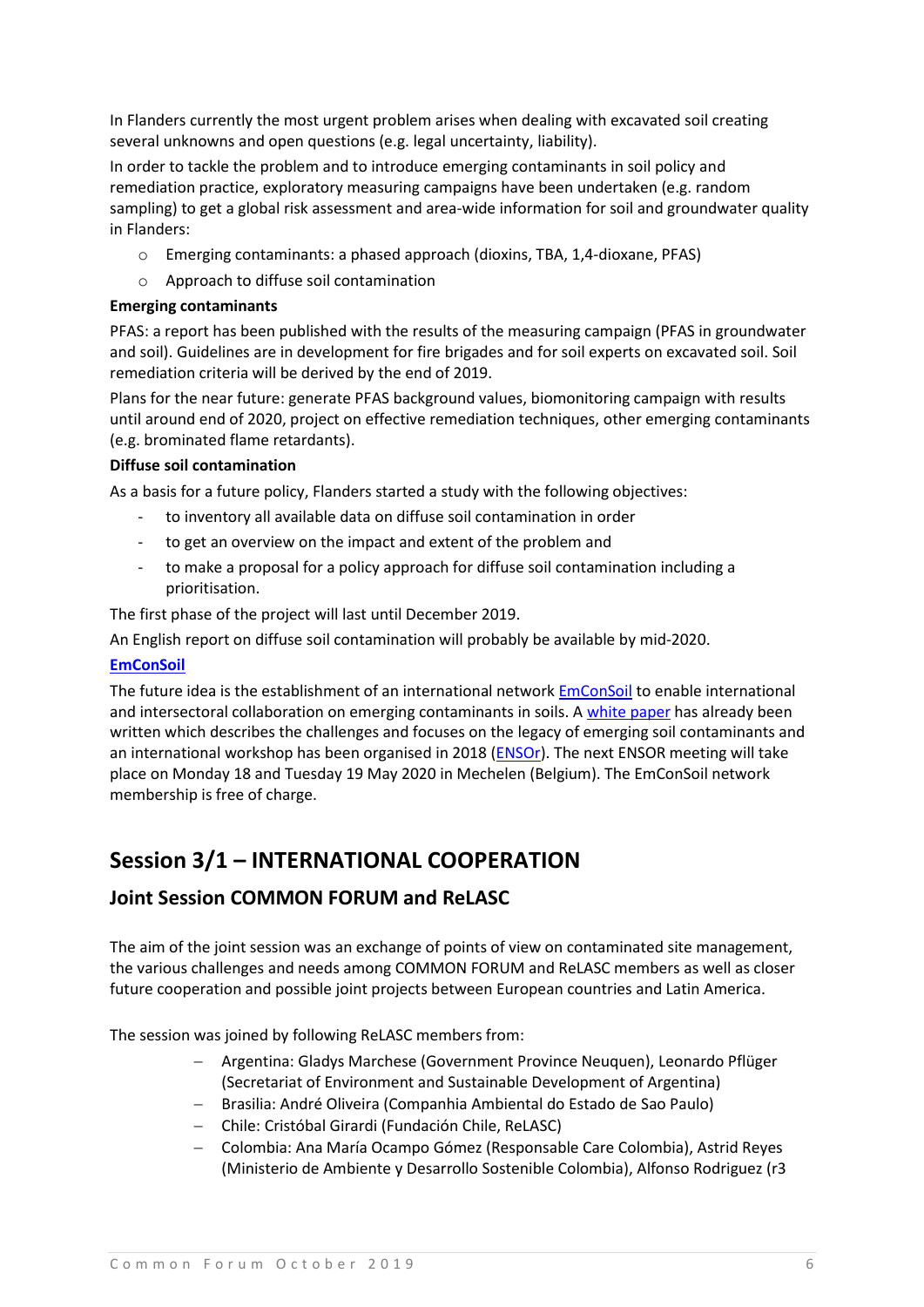Environmental Technology Colombia), Maria José Villalobos (Novambientti Soluciones Ambientales)

- Ecuador: Stephanie Benitez, Mayra Rivera (Ministerio del Ambiente Ecuador)
- Peru: Pedro Sifuentes Amez (Ministry of Environment Peru)
- USA: Shun-Ping Chau (United States Environmental Protection Agency)

Several Latin American Countries are in the progress of developing a legislation on contaminated sites (e.g. Peru, Argentinia). In a few countries or provinces laws, decrees or regulations for contaminated sites are already in force (Sao Paolo, Ecuador).

Common interests were identified in terms of capacity building, technical assistance and trainings within the different ministries as well as provinces. An overall challenge concerns mining sites and tailing problems (e.g. artisanal mining, old, abandoned sites). Inventory of remediation examples would be helpful to introduce different remediation options.

#### **Conclusions / follow-up / wish-list**

- Now: work basis and common understanding between COMMON FORUM and ReLASC has been established
- In 2 years: regular information exchange has been developed; 1 joint pilot project has been completed
- Todo:
	- o ReLASC: list of priorities for cooperation projects (2 or 3 items, e.g. subjects of concern, case studies, regional projects like Amazon area covering several countries)
	- $\circ$  Chose and develop one bilateral project (Latin America and Europe), e.g. joint project within the Capacity-Building Programme in terms of the implementation of the Minamata Convention regarding contaminated sites
	- $\circ$  CF/ReLASC: proposals for how to share information efficiently (e.g. WhatsApp, monthly newsletter)

# **Session 3/2 – SECRETERIAT INFORMATION, WAYS FORWARD**

### **Secretariat Information – Dietmar MÜLLER-GRABHERR**

The call for applications for the **6 th COMMON FORUM secretariat period** (September 2020 – August 2023) is open. Applications shall be submitted latest by February 29, 2020. It is envisaged to prepare a decision to agree on at the CF springtime meeting (April/May 2020).

The new candidate for the next CF springtime meeting 2020 is Pordenone (Italy). For the autumn 2020 meeting (already under the  $6<sup>th</sup>$  secretariat period) interested candidates are invited to apply as hosts (EU-presidency: Germany).

Austria (EEA) is hosting the **Common Forum Website** [\(www.commonforum.eu\)](http://www.commonforum.eu/) since 2017, maintaining the **ICCL Website** since 2018 and having taken over the host in December 2019 [\(www.iccl.ch\)](http://www.iccl.ch/). Several challenges and drawbacks have to be faced:

- $\circ$  IT-standards of both Websites not up to date (rather 20<sup>th</sup> century like)
- o Maintenance ICCL-homepage
- o Data protection issues (due to European GDPR)
- $\checkmark$  Need for a relaunch!?
- $\checkmark$  Raising necessary resources (e.g. 6<sup>th</sup> secretariat period)?